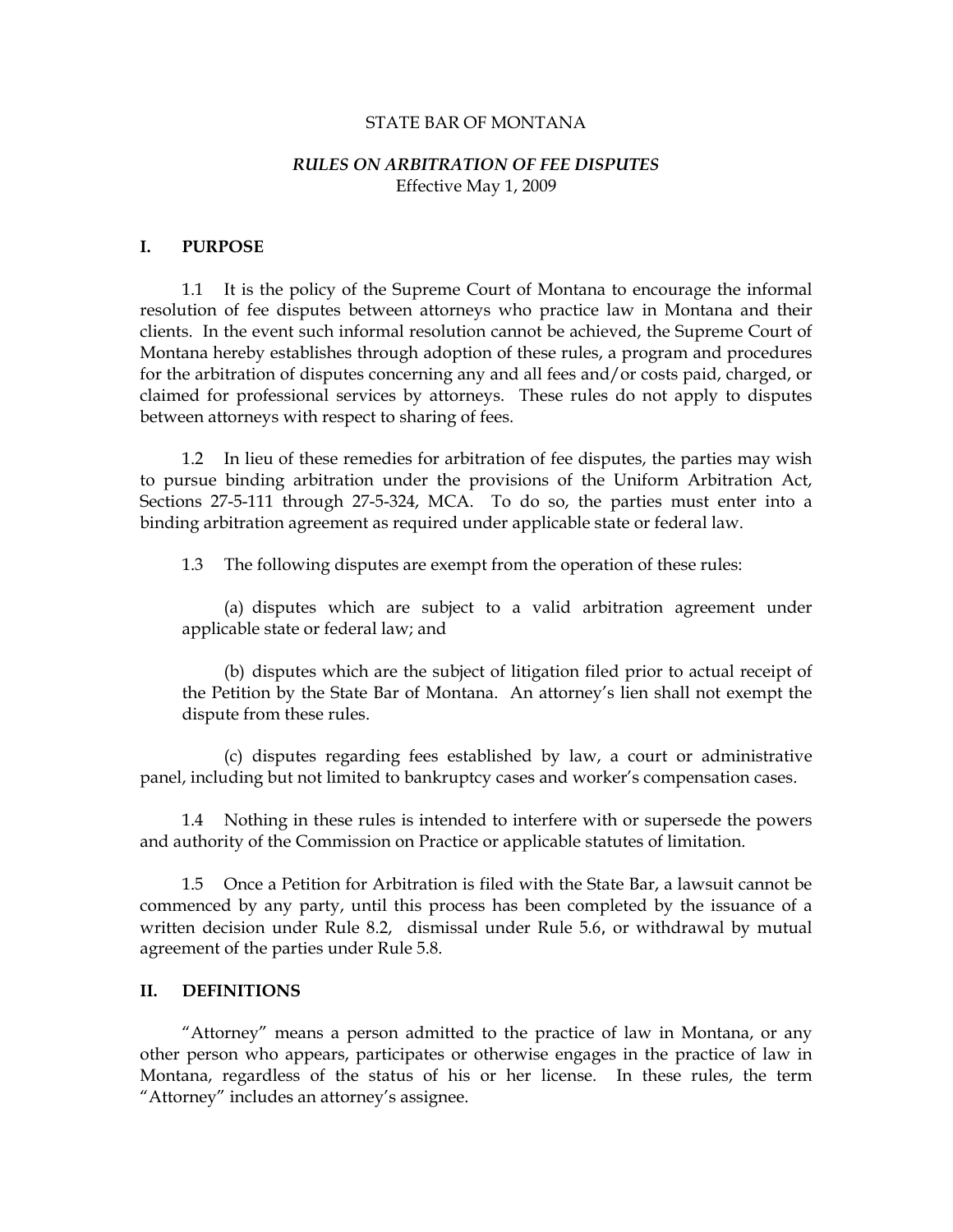"Board" means the three (3) persons chosen from a judicial district panel or statewide panel to act as arbitrators in a particular dispute and will consist of at least one attorney and one lay member.

 "Client" means a person or entity who directly or through an authorized representative consults, retains or secures legal service or advice from an attorney in the attorney's professional capacity

 "Panel" means the entire list of attorneys and lay persons who make up the fee arbitration "panel" for each judicial district.

 "Statewide Panel" means all attorneys and lay persons currently serving on each judicial district panel who have actually acted as an arbitrator under these rules or the preceding "Rules on Voluntary Arbitration of Fee Disputes".

## **III. ADMINISTRATIVE MATTERS - SETTING UP PANELS**

 3.1 The State Bar shall administer this program through its Executive Director. The State Bar will appoint members to the arbitration panel in various judicial districts, composed of an equal number of attorneys and lay persons who reside in the district. The initial term of appointment shall be three (3) years and such appointment may be renewed for a successive term or terms. In cases where there are an insufficient number of attorneys and/or lay persons for a panel, the matter will be reviewed by a panel in a judicial district chosen by the State Bar, based on availability of panelists. In such cases, either party may participate by telephone conference call at their own expense if requested if the location of the hearing requires them to travel 100 miles or more.

 3.2 The term of any board member which ends for any reason while an arbitration is pending shall be extended until such arbitration is concluded, but such extension shall not interfere with the State Bar's power to appoint a successor to the judicial district panel.

 3.3 The panel members in each judicial district shall be appointed from as broad a spectrum of the practicing Bar and general public as possible.

 3.4 Each person appointed to a panel as provided in 3.1 shall also be a member of the statewide fee arbitration panel once that person has actually served as an arbitrator on a local board. Such statewide appointment shall be for the duration of their term on the local panel. Members of the statewide panel may be called upon in the event panelists are not available in a certain judicial district.

# **IV. AMOUNTS IN DISPUTE WHICH MAY BE ARBITRATED UNDER THESE RULES**

 Any disputed amount of \$500.00 or more may be arbitrated. The disputed amount may include fees and costs paid, charged, or claimed for professional services by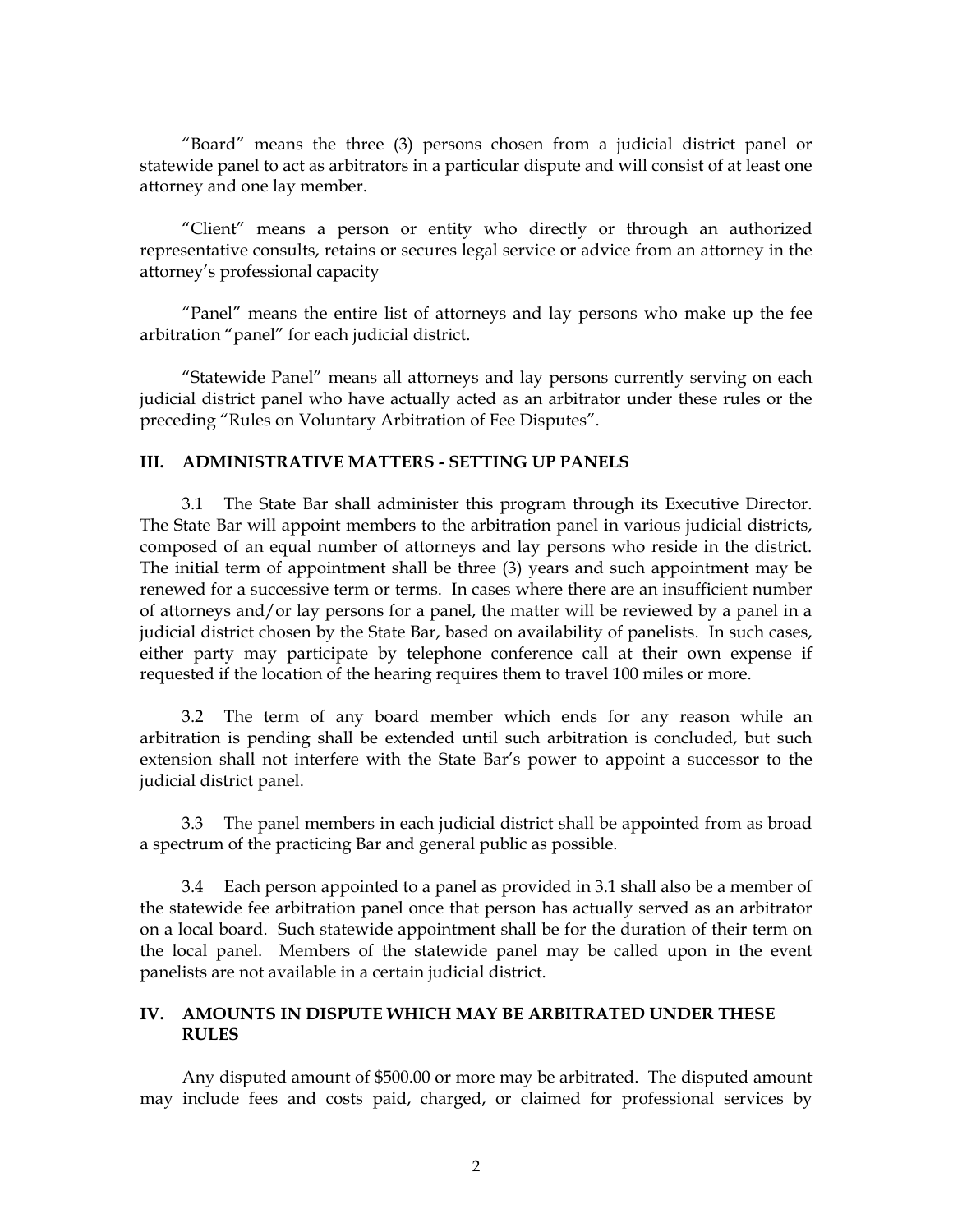attorneys. If only a portion of a fee and/or costs is disputed, that portion must be at least \$500.00.

# **V. INITIATION OF PROCEEDINGS**

 5.1 The forms required to initiate arbitration may be obtained from the State Bar of Montana, P.O. Box 577, Helena, MT 59624, (406) 442-7660, or from the Bar's website: www.montanabar.org. The petitioner shall complete the Petition and sign two (2) Arbitration Agreements and file those documents with the State Bar. All documents may be filed electronically, by fax (406)442-7763, or by U.S. Postal Service. Supporting documents are not to be filed with the Petition, but will be required prior to any hearing or review. However, the parties will bear the burden of copying and mailing supporting documents to the arbitrators and opposing party.

 5.2 Upon receipt of the duly executed documents from Petitioner, the State Bar shall promptly forward, by certified mail, a copy of the Petition and an original and one copy of the Arbitration Agreement to the opposing party(ies) named in the Petition.

 5.3 Upon receipt of a copy of the signed Petition and the proposed Arbitration Agreement, the Respondent has the following Options:

- (a) participate in binding arbitration;
- (b) participate in non-binding arbitration, or
- (c) not participate in the arbitration.

 5.4 If Options (a) or (b) are chosen, the Respondent shall sign the Arbitration Agreement and return it to the State Bar within twenty (20) days of receipt thereof.

 5.5 If the Respondent is the attorney and chooses Option (c) or fails to return the signed agreement within the time specified above, the client will be notified that arbitration will take place without the attorney's participation. If the attorney chooses not to participate, the attorney will be sent a copy of the written arbitration decision when it is rendered. The decision will become binding unless a lawsuit is filed on the original fee dispute, pursuant to Rule 8.5 herein.

 5.6 If the Respondent is the client and chooses Option (c), or the client fails to return the signed agreement within the time specified above, the State Bar will notify the attorney of client's choice not to participate and the matter will be deemed closed for purposes of arbitration, pursuant to these Rules.

 5.7 Both parties must sign under Option (a) in order for binding arbitration to take place. If one party signs under Option (a) and the other signs under Option (b), the arbitration will be nonbinding. However, even if the parties undertake non-binding arbitration, the decision will become binding 30 days from the date the decision is mailed to the parties, unless a lawsuit is filed by either party, per Rule 8.5.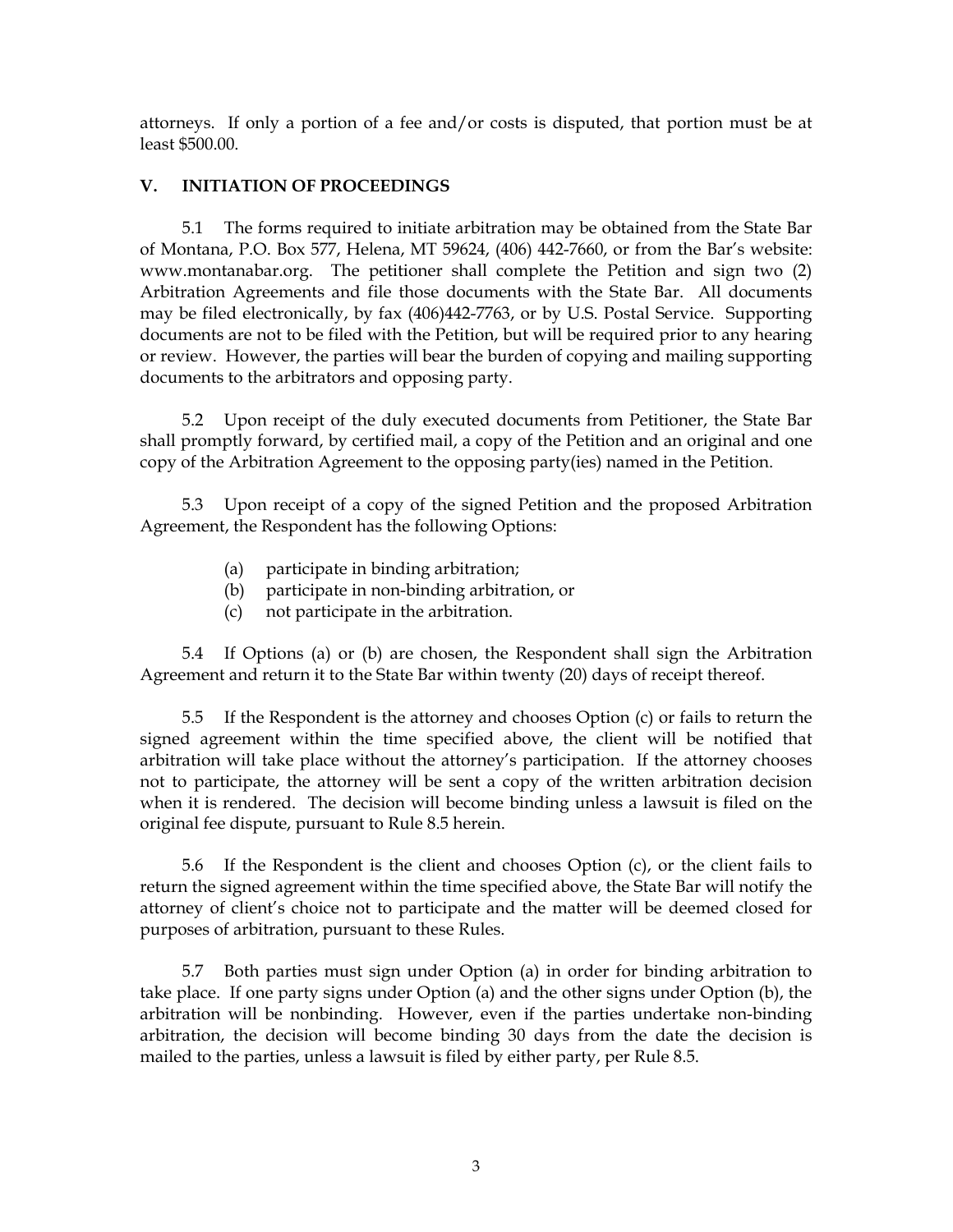5.8 No party may withdraw from these arbitration proceedings, including nonbinding arbitration, without written consent of the opposing party once the Arbitration Agreement has been signed by both parties and returned to the State Bar.

### **VI. SELECTION OF ARBITRATORS**

 6.1 The panel having jurisdiction over a dispute shall be the panel appointed for the judicial district in which the attorney to the dispute maintains his or her primary law office, unless:

 (a) the parties agree that the matter should be referred to a statewide panel or,

 (b) the State Bar determines there are an insufficient number of qualified arbitrators available in the appropriate judicial district, in which case the State Bar may appoint such additional arbitrators as may be required from an adjacent judicial district or from the statewide panel, or

 (c) the attorney does not maintain an office in Montana, in which case, the jurisdiction shall be the one in which the Client resides or has its primary office, or

 (d) if none of the above apply, the State Bar will determine which jurisdiction(s) the arbitrators will come from, taking into account availability of arbitrators and other considerations.

 6.2 The State Bar shall mail to each party a numbered list of eligible arbitrators. The list will also contain two choices: "Hearing Requested" or "Hearing Waived" (see paragraphs 7.1 and 7.2).

 6.3 Each party may eliminate one attorney and one lay person from the list and may request a hearing. Eliminations and requests for a hearing must be made in writing and filed with the State Bar electronically, by fax or by regular mail, within ten (10) days of receipt of the list. If either party wishes to eliminate more than two (2) persons from the list, they must send a written request within ten (10) days of receipt of the list, stating the reasons for the request. The State Bar will rule on such request*.* No party may disqualify more than three (3) arbitrators in any single dispute. The arbitration Board shall consist of the remaining three members having the lowest assigned numbers. Notice of the names of the Board members thus selected shall be given by the State Bar to the parties and to the selected arbitrators.

6.4 The State Bar will appoint a Chair.

 6.5 A Board member may decline to act as an arbitrator in a particular dispute for good cause shown.

 6.6 If a disqualified arbitrator is an attorney, the alternate arbitrator shall be the attorney on the list sent to the parties with the next lowest number. If the arbitrator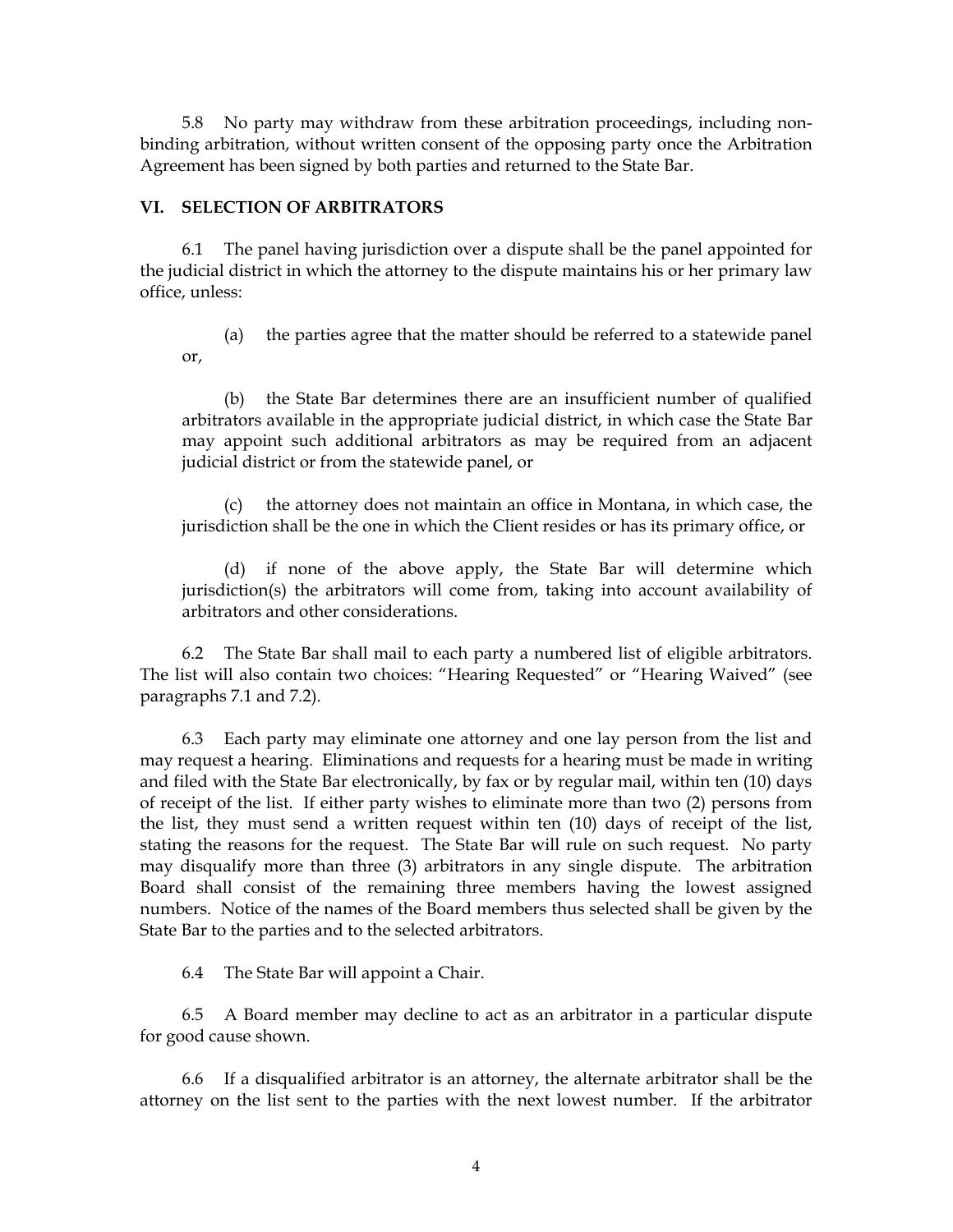disqualified is a lay person, the alternate shall be the lay person on the list sent to the parties with the next lowest number. The State Bar shall immediately advise the parties of the name of the alternate arbitrator to replace the disqualified arbitrator. If there are no alternates available from the initial list of proposed arbitrators submitted to the parties, the State Bar will submit a new numbered list of three (3) names of either all attorneys or all lay persons, whichever is to be replaced. Within ten (10) days of receipt of the list, each party will cross off the name of one person and return the list to the State Bar. The alternate will be the person remaining on the list with the lowest number.

### **VII. ARBITRATION HEARING**

 7.1 If both parties agree to waive a hearing, the arbitrators shall decide the dispute upon written statements of position, signed under oath or affirmation and notarized, along with any supporting documents submitted by each party, without personal attendance at an arbitration hearing.

 7.2 If a hearing is requested by either party, it shall be held in the judicial district from which the board is chosen, within ninety (90) days after the final arbitration Board has been selected, subject to postponement or continuance as provided in 7.5. The Chair shall determine a convenient time and place for the hearing and cause written notice to be mailed to the parties and other arbitrators not less than twenty (20) days before the hearing. Appearance by a party at a scheduled hearing shall constitute waiver by said party of any deficiency with respect to the notice of hearing. Either party or an arbitrator may appear by telephone, for good cause shown, at the discretion of the State Bar.

 7.3 The parties shall submit copies of all documents to be reviewed, along with a list of witnesses, to each arbitrator, and to the opposing party no less than ten (10) days before the date of the hearing. Documents not timely submitted shall be excluded absent a showing of good cause as determined by the Chair.

 7.4 The Chair shall preside at the hearing. The chair shall be the judge of the relevance of the evidence offered and shall rule on questions of procedure. The Chair shall exercise all powers relating to the conduct of the hearing, and conformity to Federal or Montana Rules of Evidence shall not be required.

7.5 The hearing may be postponed or continued from time to time by the Chair.

 7.6 The parties to the arbitration are entitled to be heard, present evidence and cross-examine the other party or witnesses appearing at the hearing. Any party to an arbitration has the right to be represented by an attorney, at the party's own expense, during all stages of the arbitration.

 7.7 The testimony of witnesses may be given under oath or affirmation. The chair shall administer such oaths.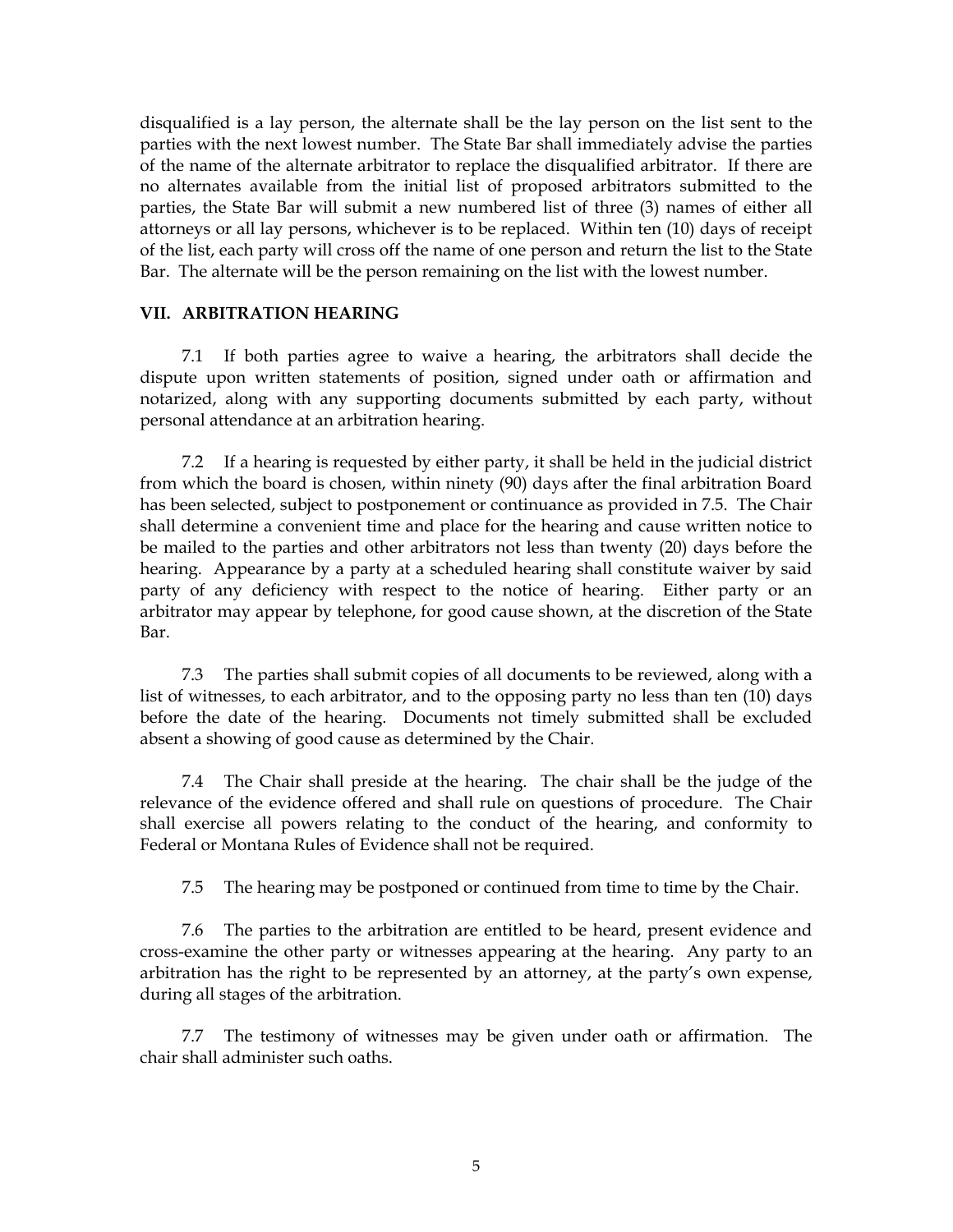7.8 If any party to an arbitration who has been duly notified fails to appear at the hearing, the Chair may either proceed with the hearing and determine the controversy upon the evidence produced or reschedule the hearing for a later date.

 7.9 Either party may, at their expense, have the entire proceeding recorded by a court reporter or by mechanical means. In such event, the other party shall be entitled to a copy of the transcript or recording at their own expense.

### **VIII. ARBITRATION DECISION**

 8.1 The arbitrators shall consider the following factors, taken from the Rules of Professional Conduct, in determining whether the fees are justified:

Rule 1.5 – Fees

(a) A lawyer shall not make an agreement for, charge or collect an unreasonable fee or an unreasonable amount for expenses. The factors to be considered in determining the reasonableness of a fee include the following:

 (1) the time and labor required, the novelty and difficulty of the questions involved and the skill requisite to perform the legal service properly;

 (2) the likelihood, if apparent to the client, that the acceptance of the particular employment will preclude other employment by the lawyer;

 (3) the fee customarily charged in the locality for similar legal services;

(4) the amount involved and the results obtained;

(5) the time limitations imposed by the client or by the circumstances;

 (6) the nature and length of the professional relationship with the client;

 (7) the experience, reputation and ability of the lawyer or lawyers performing the services; and

(8) whether the fee is fixed or contingent.

(b) The scope of the representation and the basis or rate of the fee and expenses for which the client will be responsible shall be communicated to the client in writing, before or within a reasonable time after commencing the representation, except when the lawyer will charge a regularly represented client on the same basis or rate. Any changes in the basis or rate of the fee or expenses shall also be communicated in writing. This paragraph does not apply in any matter in which it is reasonably foreseeable that total cost to a client, including attorney fees, will be \$500 or less.

(c) A fee may be contingent on the outcome of the matter for which the service is rendered, except in a matter in which a contingent fee is prohibited by paragraph (d) or other law. A contingent fee agreement shall be in a writing signed by the client and shall state the method by which the fee is to be determined, including the percentage or percentages that shall accrue to the lawyer in the event of settlement, trial or appeal; litigation and other expenses to be deducted from the recovery; and whether such expenses are to be deducted before or after the contingent fee is calculated. The agreement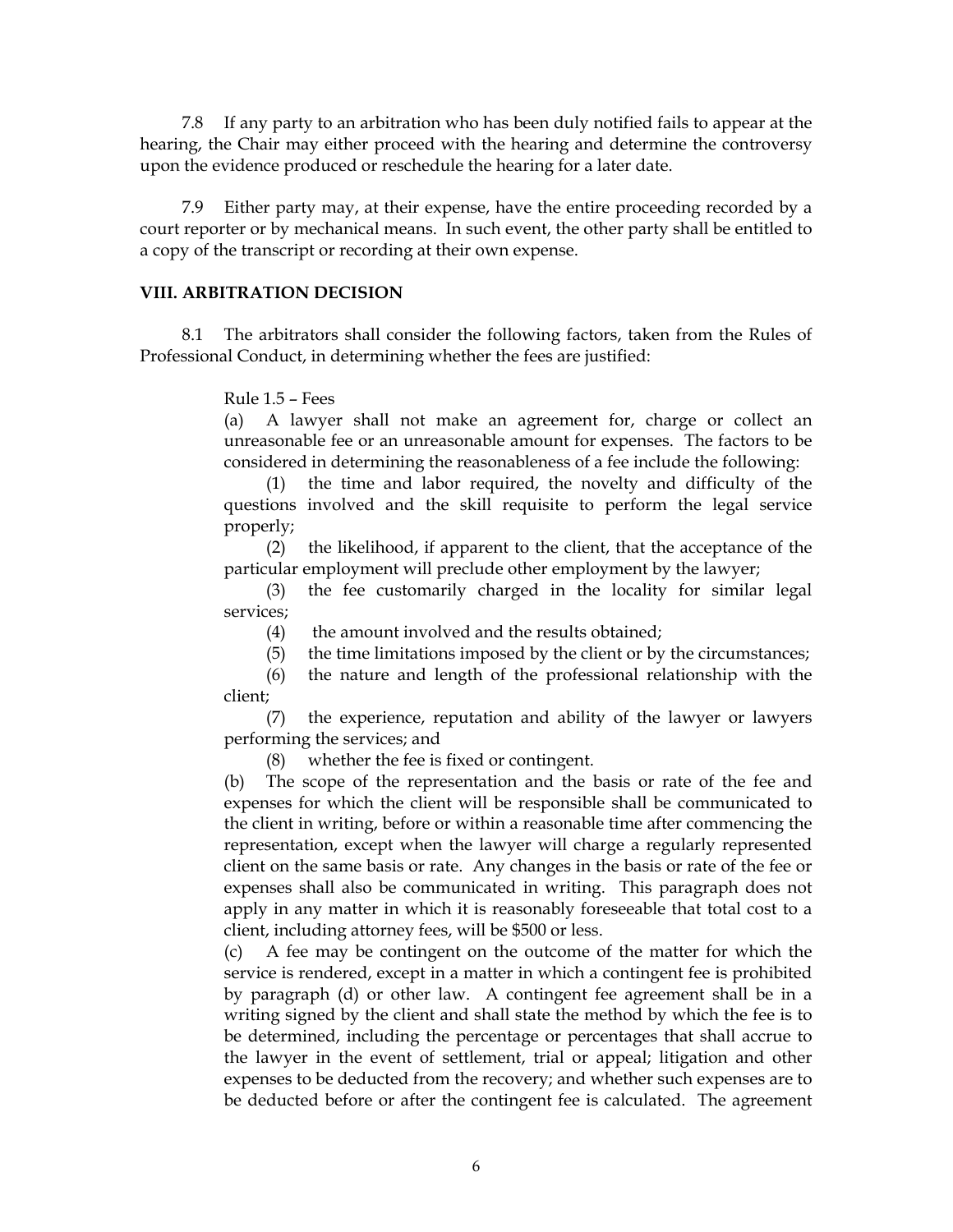must clearly notify the client of any expenses for which the client will be liable whether or not the client is the prevailing party. Upon conclusion of a contingent fee matter, the lawyer shall provide the client with a written statement stating the outcome of the matter and, if there is a recovery, showing the remittance to the client and the method of its determination.

(d) A lawyer shall not enter into an arrangement for, charge or collect:

 (1) any fee in a domestic relations matter, the payment or amount of which is contingent upon the securing of a divorce or upon the amount of maintenance or support or property settlement in lieu thereof; or

(2) a contingent fee for representing a defendant in a criminal case.

(e) A division of a fee between lawyers who are not in the same firm may be made only if:

 (1) the division is in proportion to the services performed by each lawyer or each lawyer assumes joint responsibility for the representation;

 (2) the client agrees to the arrangement, including the share each lawyer will receive, and the agreement is confirmed in writing; and

(3) the total fee is reasonable.

 8.2 A written decision of the arbitrators shall be rendered after the matter has been submitted for decision. In the case of a non-binding decision, the written decision must clearly state in its first and last sentences that it will become binding within 30 days of the date it is mailed to the parties by the State Bar office, unless a lawsuit is filed by either party to have the fee dispute settled in a court of law. To enhance the efficiency of this process, the arbitrators shall attempt to issue their ruling within twenty (20) days of the hearing. The arbitration decision shall be made and signed by at least two (2) of the arbitrators. It shall state the amount of fees and costs awarded, if any, the terms of payment, if applicable, and to whom any payment shall be made.

 8.3 The Chair shall forward the decision to the State Bar of Montana, which shall mail a copy of the decision to each party to the arbitration.

 8.4 If at least two (2) of the arbitrators cannot agree on a decision, the matter shall be submitted to a new arbitration board within thirty (30) days of the failure of at least two (2) of the arbitrators to agree.

 8.5 The parties may agree to be bound by the decision of the arbitration board by signing under Rule 5.3, Option (a) in the Arbitration Agreement. Absent an Arbitration Agreement signed by both parties, the arbitration decision shall become binding upon a non-participating attorney thirty (30) days from the date it is mailed to the parties, unless a lawsuit is filed in a court of law to settle the dispute.

## **IX. CONFIDENTIALITY AND IMMUNITY**

 9.1 All records, documents, files, proceedings and hearings pertaining to the arbitration of any dispute under these rules shall be confidential, except as necessary to enforce these Rules, or coordinate efforts with the Montana Supreme Court's Office of Disciplinary Counsel, and will be closed to the public.